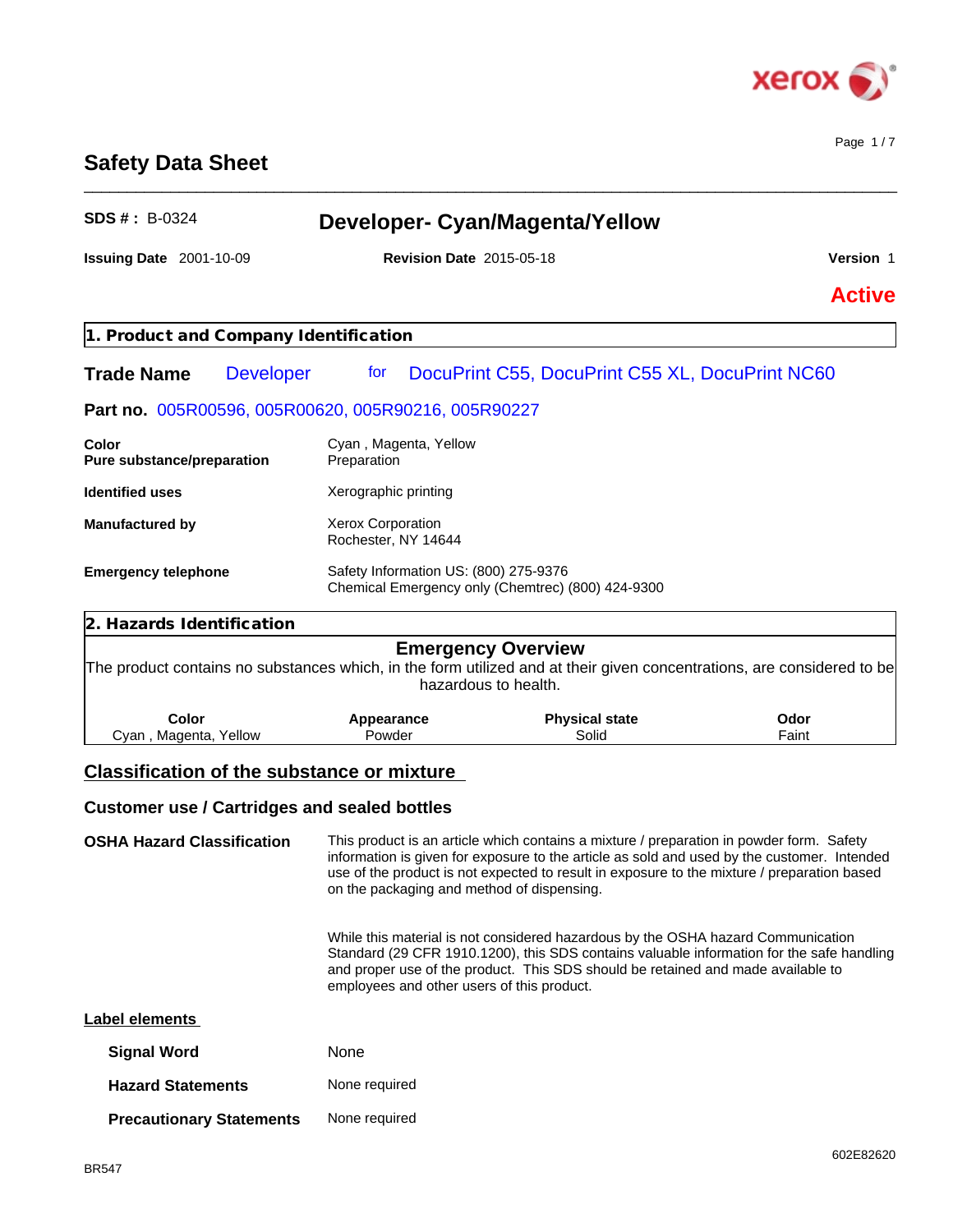

#### **Potential Health Effects**

| <b>Principle Routes of Exposure</b>  | <b>Inhalation</b>                                                                                                                                                            |
|--------------------------------------|------------------------------------------------------------------------------------------------------------------------------------------------------------------------------|
| <b>Acute toxicity</b>                |                                                                                                                                                                              |
| <b>Eyes</b>                          | No known effect                                                                                                                                                              |
| <b>Skin</b>                          | No known effect                                                                                                                                                              |
| <b>Inhalation</b>                    | No known effect                                                                                                                                                              |
| Ingestion                            | No known effect                                                                                                                                                              |
| <b>Chronic effects</b>               |                                                                                                                                                                              |
| <b>Main symptoms</b>                 | Overexposure may cause:                                                                                                                                                      |
|                                      | mild respiratory irritation similar to nuisance dust.                                                                                                                        |
| <b>Aggravated medical conditions</b> | None under normal use conditions                                                                                                                                             |
| <b>Environmental hazard</b>          | The environmental impact of this product has not been fully investigated. However, this<br>preparation is not expected to present significant adverse environmental effects. |

#### 3. Composition/Information on Ingredients

**Product Description** This formulation represents multiple colors and the component list includes multiple pigments. The actual toner formulation for each color will differ only in the pigment used.

| <b>Chemical Name</b> | <b>CAS-No</b> | Weight %  |
|----------------------|---------------|-----------|
| Ferrite              | 66402-68-4    | 90-100    |
| Polyester resin      | 117581-13-2   | $5 - 10$  |
| Magenta Pigment      | 980-26-7      | $0.1 - 1$ |
| Cyan pigment         | 147-14-8      | $0.1 - 1$ |
| Yellow pigment       | 4531-49-1     | 0.1-1     |

# 4. First Aid Measures General advice **For external use only.** When symptoms persist or in all cases of doubt seek medical advice. Show this material safety data sheet to the doctor in attendance. **Eye contact** Immediately flush with plenty of water. After initial flushing, remove any contact lenses and continue flushing for at least 15 minutes **Skin contact** Wash skin with soap and water **Inhalation** Move to fresh air **Ingestion** Rinse mouth with water and afterwards drink plenty of water or milk **Notes to physician** Treat symptomatically **Protection of first-aiders** No special protective equipment required

#### 5. Fire-Fighting Measures

| <b>Flammable properties</b>    | Not flammable. Will not readily ignite                            |
|--------------------------------|-------------------------------------------------------------------|
| <b>Flash point</b>             | Not applicable                                                    |
| Suitable extinguishing media   | Use water spray or fog; do not use straight streams, Foam         |
| Unsuitable extinguishing media | Do not use a solid water stream as it may scatter and spread fire |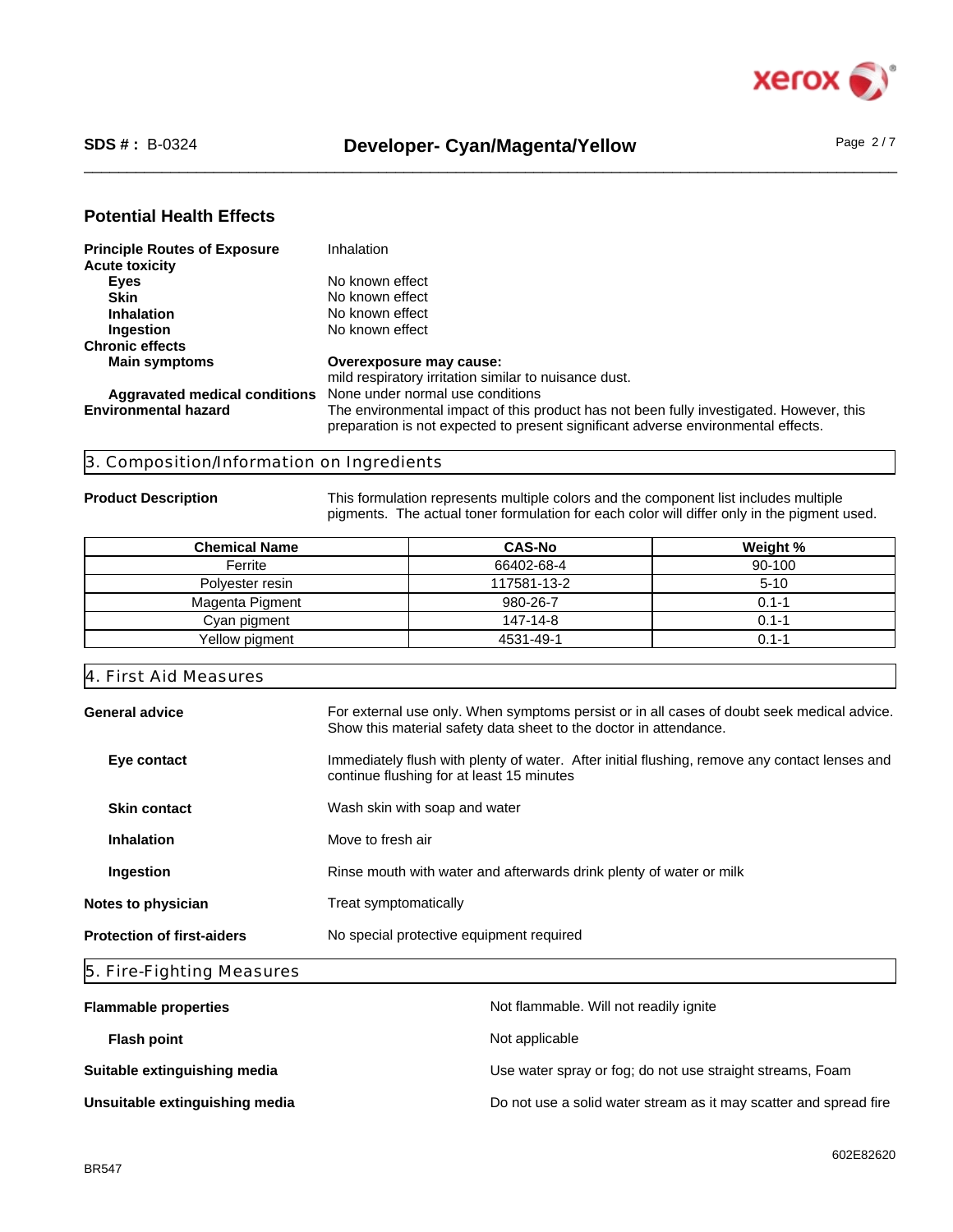

# SDS #: B-0324 **Developer- Cyan/Magenta/Yellow** Page 3/7

#### **Specific hazards arising from the chemical**

| <b>Hazardous combustion products</b>    | Hazardous decomposition products due to incomplete<br>combustion, Carbon oxides, Nitrogen oxides (NOx) |
|-----------------------------------------|--------------------------------------------------------------------------------------------------------|
| <b>Explosion Data</b>                   |                                                                                                        |
| <b>Sensitivity to Mechanical Impact</b> | Not impact sensitive                                                                                   |
| <b>Sensitivity to Static Discharge</b>  | Fine dust dispersed in air, in sufficient concentrations, and in the                                   |
|                                         | presence of an ignition source is a potential dust explosion                                           |
|                                         | hazard                                                                                                 |

#### **Protective Equipment and Precautions for Firefighters**

In the event of fire and/or explosion do not breathe fumes. Wear fire/flame resistant/retardant clothing. Use self-contained pressure-demand breathing apparatus if needed to prevent exposure to smoke or airborne toxins.

| 6. Accidental Release Measures                  |                                                                                                                                                                              |  |  |
|-------------------------------------------------|------------------------------------------------------------------------------------------------------------------------------------------------------------------------------|--|--|
| <b>Personal Precautions</b>                     | Avoid breathing dust                                                                                                                                                         |  |  |
| <b>Environmental Precautions</b>                | No special environmental precautions required                                                                                                                                |  |  |
| <b>Methods for containment</b>                  | Prevent dust cloud                                                                                                                                                           |  |  |
| Methods for cleaning up                         | Prevent dust cloud. Sweep up or vacuum up spillage and collect in suitable container for<br>disposal. Use non-sparking tools and equipment.                                  |  |  |
| <b>Other Information</b>                        | The environmental impact of this product has not been fully investigated. However, this<br>preparation is not expected to present significant adverse environmental effects. |  |  |
| 7. Handling and Storage                         |                                                                                                                                                                              |  |  |
| Advice on safe handling                         | Handle in accordance with good industrial hygiene and safety practice<br>Avoid dust accumulation in enclosed space<br>Prevent dust cloud                                     |  |  |
| <b>Technical measures/Storage</b><br>conditions | Keep container tightly closed in a dry and well-ventilated place<br>Store at room temperature                                                                                |  |  |
| <b>Hygiene measures</b>                         | None under normal use condtions                                                                                                                                              |  |  |
| 8. Exposure Controls/Personal Protection        |                                                                                                                                                                              |  |  |

#### **Exposure guidelines Product information**

| <b>ACGIH TLV TWA</b><br><b>ACGIH TLV TWA</b> | 10 mg/m <sup>3</sup> (inhalable particles)<br>3 mg/m <sup>3</sup> (respirable dust) |
|----------------------------------------------|-------------------------------------------------------------------------------------|
| <b>OSHA PEL TWA</b>                          | 15 mg/m <sup>3</sup> (total dust)                                                   |
| <b>OSHA PEL TWA</b>                          | 5 mg/m <sup>3</sup> (respirable dust)                                               |
| <b>Xerox Exposure Limit</b>                  | 2.5 mg/m <sup>3</sup> (total dust)                                                  |
| <b>Xerox Exposure Limit</b>                  | 0.4 mg/m <sup>3</sup> (respirable dust)                                             |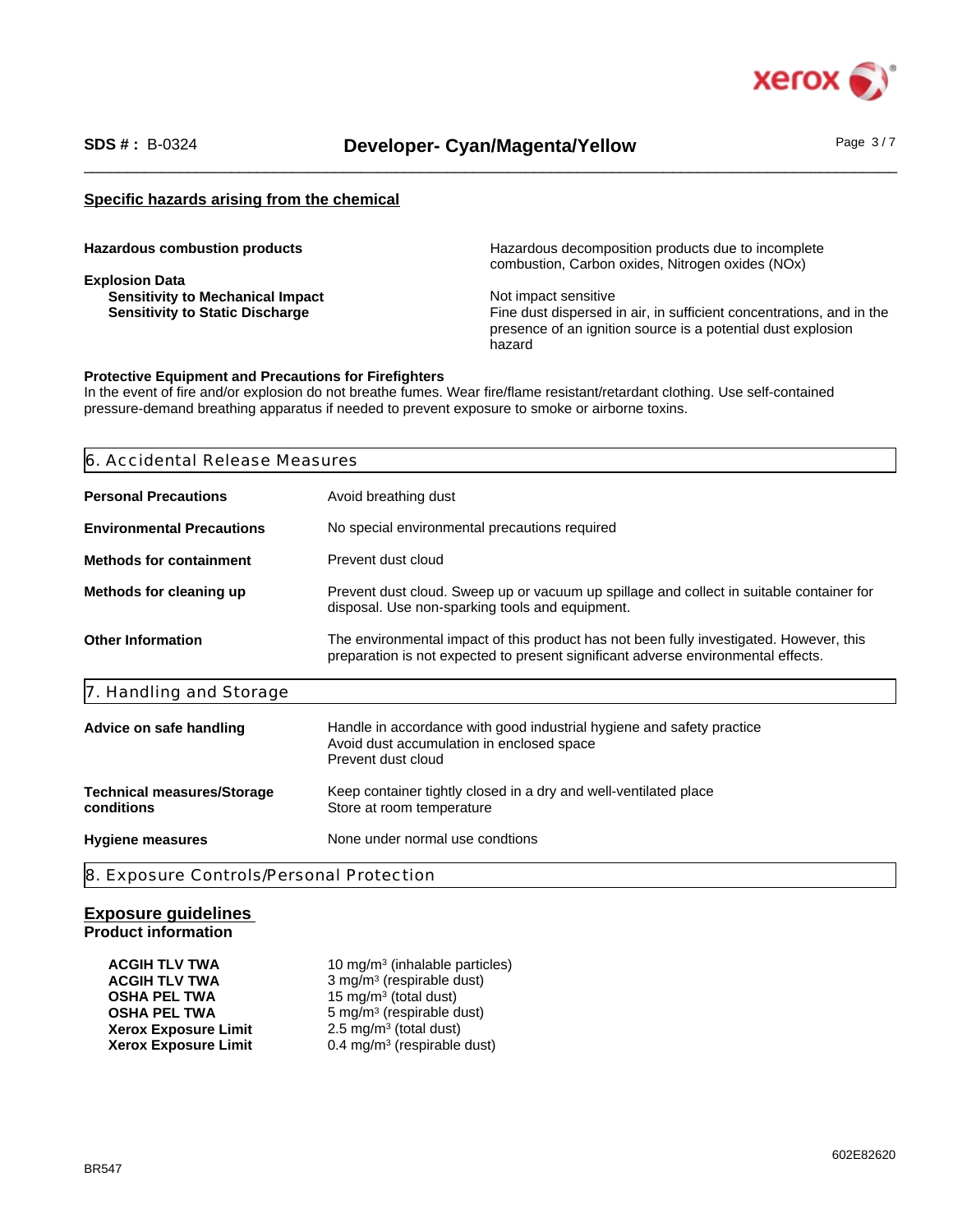

### SDS #: B-0324 **Developer- Cyan/Magenta/Yellow** Page 4/7

#### **Other Information**

The results obtained from a Xerox sponsored Chronic Toner Inhalation Study demonstrated no lung changes in rats for the lowest (1 mg/m<sup>3</sup> ) exposure level (the level most relevant to potential human exposure). A very slight degree of fibrosis was noted in 25% of animals at the middle (4mg/m<sup>3</sup>) exposure level, while a slight degree of fibrosis was noted in all the animals at the highest (16 mg/m<sup>3</sup> ) exposure level. These findings are attributed to "lung overloading", a generic response to excessive amounts of any dust retained in the lungs for a prolonged period. This study was conducted using a special test toner to comply with an EPA testing protocol.

#### **Occupational Exposure Controls**

**Engineering measures** None under normal use conditions

#### **Personal Protective Equipment**

#### **Customer use / Cartridges and sealed bottles**

| <b>Respiratory protection</b> | No special protective equipment required |
|-------------------------------|------------------------------------------|
| <b>Eve/Face protection</b>    | No special protective equipment required |
| Skin and body protection      | No special protective equipment required |
| <b>Hand protection</b>        | No special protective equipment required |

#### 9. Physical and Chemical Properties

| Appearance<br>Odor threshold<br>рH<br><b>Flash point</b>                                                                                                                                                                                                                                | Powder<br>Not applicable<br>Not applicable<br>Not applicable |                                                                                                                                                                                                                                                                                                                                                                         | Odor<br><b>Physical state</b><br><b>Color</b><br><b>Boiling</b><br>point/range | Faint<br>Solid<br>Cyan, Magenta, Yellow<br>Not applicable |  |
|-----------------------------------------------------------------------------------------------------------------------------------------------------------------------------------------------------------------------------------------------------------------------------------------|--------------------------------------------------------------|-------------------------------------------------------------------------------------------------------------------------------------------------------------------------------------------------------------------------------------------------------------------------------------------------------------------------------------------------------------------------|--------------------------------------------------------------------------------|-----------------------------------------------------------|--|
| <b>Autoignition</b><br>temperature                                                                                                                                                                                                                                                      | Not applicable                                               |                                                                                                                                                                                                                                                                                                                                                                         |                                                                                |                                                           |  |
| <b>Flammability Limits in Air</b>                                                                                                                                                                                                                                                       |                                                              | Not applicable                                                                                                                                                                                                                                                                                                                                                          |                                                                                |                                                           |  |
| <b>Explosive properties</b><br>Vapor pressure<br>Vapor density<br><b>Water solubility</b><br><b>Viscosity</b><br><b>Partition coefficient</b><br><b>Evaporation rate</b><br>Melting point/range<br><b>Freezing point</b><br><b>Decomposition temperature</b><br><b>Specific gravity</b> |                                                              | Fine dust dispersed in air, in sufficient concentrations, and in the presence of an ignition<br>source is a potential dust explosion hazard<br>Not applicable<br>Not applicable<br>Negligible<br>Not applicable<br>Not applicable<br>Not applicable<br>Not determined<br>Not applicable<br>Not determined<br>$\sim$ 1 (toner component)<br>$\sim$ 5 (carrier component) |                                                                                |                                                           |  |

#### 10. Stability and Reactivity

**Reactivity Reactivity No dangerous reaction known under conditions of normal use**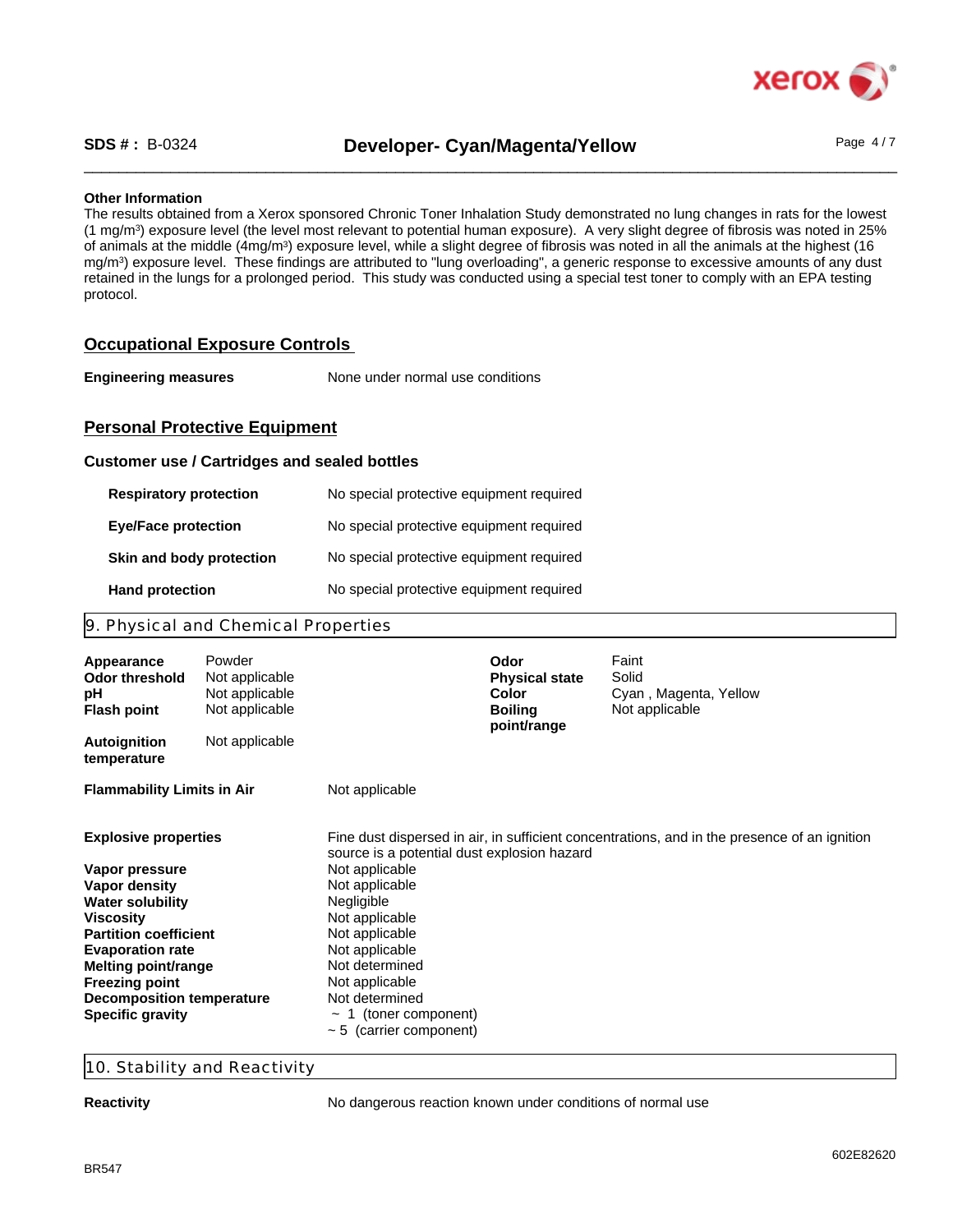

| <b>SDS #: B-0324</b>                                   | <b>Developer- Cyan/Magenta/Yellow</b>                                                                                                                             | Page $5/7$ |  |  |
|--------------------------------------------------------|-------------------------------------------------------------------------------------------------------------------------------------------------------------------|------------|--|--|
| <b>Stability</b>                                       | Stable under normal conditions                                                                                                                                    |            |  |  |
| Incompatible products                                  | None                                                                                                                                                              |            |  |  |
| <b>Conditions to Avoid</b>                             | Prevent dust cloud<br>Fine dust dispersed in air, in sufficient concentrations, and in the presence of an ignition<br>source is a potential dust explosion hazard |            |  |  |
| Hazardous Decomposition Products None under normal use |                                                                                                                                                                   |            |  |  |
| <b>Hazardous polymerization</b>                        | Hazardous polymerization does not occur                                                                                                                           |            |  |  |
| <b>Hazardous reactions</b>                             | None under normal processing                                                                                                                                      |            |  |  |
| 11. Toxicological Information                          |                                                                                                                                                                   |            |  |  |
|                                                        | The toxicity data noted below is based on the test results of similar reprographic materials.                                                                     |            |  |  |
| <b>Acute toxicity</b>                                  |                                                                                                                                                                   |            |  |  |
| <b>Product information</b>                             |                                                                                                                                                                   |            |  |  |
| <b>Irritation</b>                                      | No skin irritation, No eye irritation                                                                                                                             |            |  |  |
| LD50 Oral<br><b>LD50 Dermal</b>                        | $> 5$ g/kg (rat)                                                                                                                                                  |            |  |  |
| <b>LC50 Inhalation:</b>                                | $> 5$ g/kg (rabbit)<br>$> 5$ mg/L (rat, 4 hr)                                                                                                                     |            |  |  |
| <b>Eyes</b>                                            | No known effect                                                                                                                                                   |            |  |  |
| <b>Skin</b>                                            | No known effect                                                                                                                                                   |            |  |  |
| <b>Inhalation</b>                                      | No known effect                                                                                                                                                   |            |  |  |
| Ingestion                                              | No known effect                                                                                                                                                   |            |  |  |
| <b>Chronic toxicity</b>                                |                                                                                                                                                                   |            |  |  |
| <b>Product information</b>                             |                                                                                                                                                                   |            |  |  |
| Chuanta affaata                                        | No known effects under normal use conditions                                                                                                                      |            |  |  |

| <b>Chronic effects</b>               | No known effects under normal use conditions                                         |
|--------------------------------------|--------------------------------------------------------------------------------------|
| <b>Main symptoms</b>                 | <b>Overexposure may cause:</b> mild respiratory irritation similar to nuisance dust. |
| <b>Aggravated medical conditions</b> | None under normal use conditions                                                     |
| Carcinogenicity                      | Contains no ingredient listed as a carcinogen.                                       |
| <b>Other toxic effects</b>           |                                                                                      |
| <b>Product information</b>           |                                                                                      |
| <b>Sensitization</b>                 | No sensitization responses were observed                                             |
| <b>Mutagenic effects</b>             | Not mutagenic in AMES Test                                                           |
| Target organ effects                 | None known                                                                           |
| Other adverse effects                | None known                                                                           |
| <b>Aspiration Hazard</b>             | Not applicable                                                                       |
|                                      |                                                                                      |

### 12. Ecological Information

#### **Ecotoxicity**

The environmental impact of this product has not been fully investigated. However, this preparation is not expected to present significant adverse environmental effects.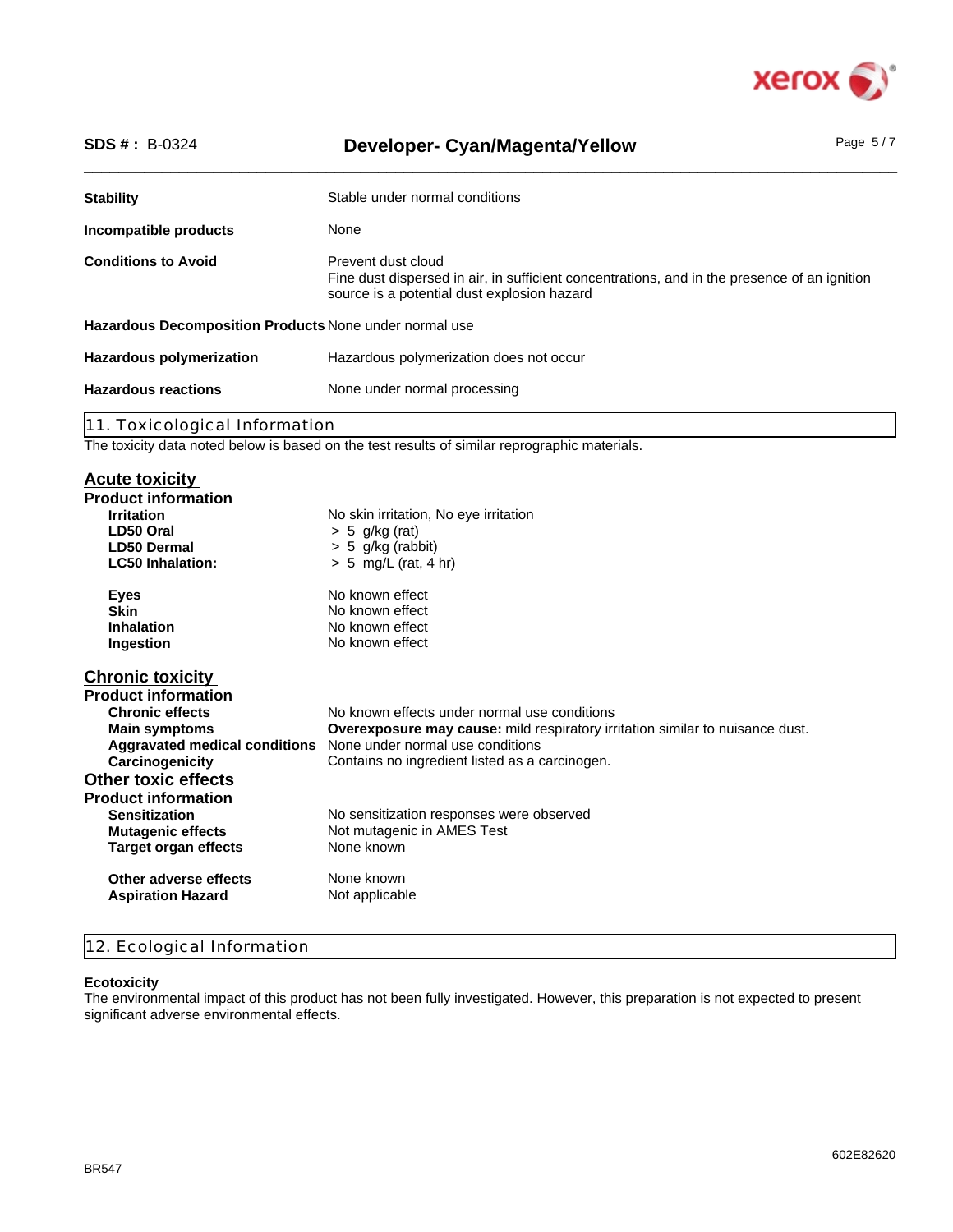

SDS #: B-0324 **Developer- Cyan/Magenta/Yellow** Page 6/7

| 13. Disposal Considerations   |                                                                                                                                                                                                                                                                                                                                                                                                                                                                                                                                |
|-------------------------------|--------------------------------------------------------------------------------------------------------------------------------------------------------------------------------------------------------------------------------------------------------------------------------------------------------------------------------------------------------------------------------------------------------------------------------------------------------------------------------------------------------------------------------|
| <b>Waste Disposal Methods</b> | This material, as supplied, is not a hazardous waste according to Federal regulations (40<br>CFR 261). This material could become a hazardous waste if it is mixed with or otherwise<br>comes in contact with a hazardous waste, if chemical additions are made to this material, or<br>if the material is processed or otherwise altered. Consult 40 CFR 261 to determine whether<br>the altered material is a hazardous waste. Consult the appropriate state, regional, or local<br>regulations for additional requirements. |
| <b>Contaminated packaging</b> | Dispose of in accordance with local regulations.                                                                                                                                                                                                                                                                                                                                                                                                                                                                               |
| 14. Transport Information     |                                                                                                                                                                                                                                                                                                                                                                                                                                                                                                                                |
| <b>Note</b>                   | This material is not subject to regulation as a hazardous material for shipping.                                                                                                                                                                                                                                                                                                                                                                                                                                               |

#### 15. Regulatory Information

#### **OSHA Regulatory Status**

This product is an article which contains a mixture / preparation in powder form. Safety information is given for exposure to the article as sold and used by the customer. Intended use of the product is not expected to result in exposure to the mixture / preparation based on the packaging and method of dispensing.

While this material is not considered hazardous by the OSHA hazard Communication Standard (29 CFR 1910.1200), this SDS contains valuable information for the safe handling and proper use of the product. This SDS should be retained and made available to employees and other users of this product.

#### **International Inventories**

| <b>TSCA</b>     | Complies |
|-----------------|----------|
| <b>DSL/NDSL</b> | Complies |

#### **U.S. Federal Regulations**

#### **SARA 313**

Section 313 of Title III of the Superfund Amendments and Reauthorization Act of 1986 (SARA). This product does not contain any chemicals which are subject to the reporting requirements of the Act and Title 40 of the Code of Federal Regulations, Part 372. **Clean Water Act**

This product is not regulated as a pollutant pursuant to the Clean Water Act (40 CFR 122.21 and 40 CFR 122.42).

**Clean Air Act, Section 112 Hazardous Air Pollutants (HAPs) (see 40 CFR 61)**

This product is not regulated as a hazardous air pollutant (HAPS) under Section 112 of the Clean Air Act Amendments of 1990. **CERCLA**

This material, as supplied, does not contain any substances regulated as hazardous substances under the Comprehensive Environmental Response Compensation and Liability Act (CERCLA) (40 CFR 302) or the Superfund Amendments and Reauthorization Act (SARA) (40 CFR 355). There may be specific reporting requirements at the local, regional, or state level pertaining to releases of this material.

**TSCA**

TSCA 12(b) does not apply to this product.

#### **U.S. State Regulations**

#### **California Proposition 65**

This product does not contain any Proposition 65 chemicals.

#### **U.S. State Right-to-Know Regulations**

Although this product contains substances included in some U.S. State Right-to-Know regulations, the particles are bound in a unique matrix and, therefore, the product does not pose any specific hazard.